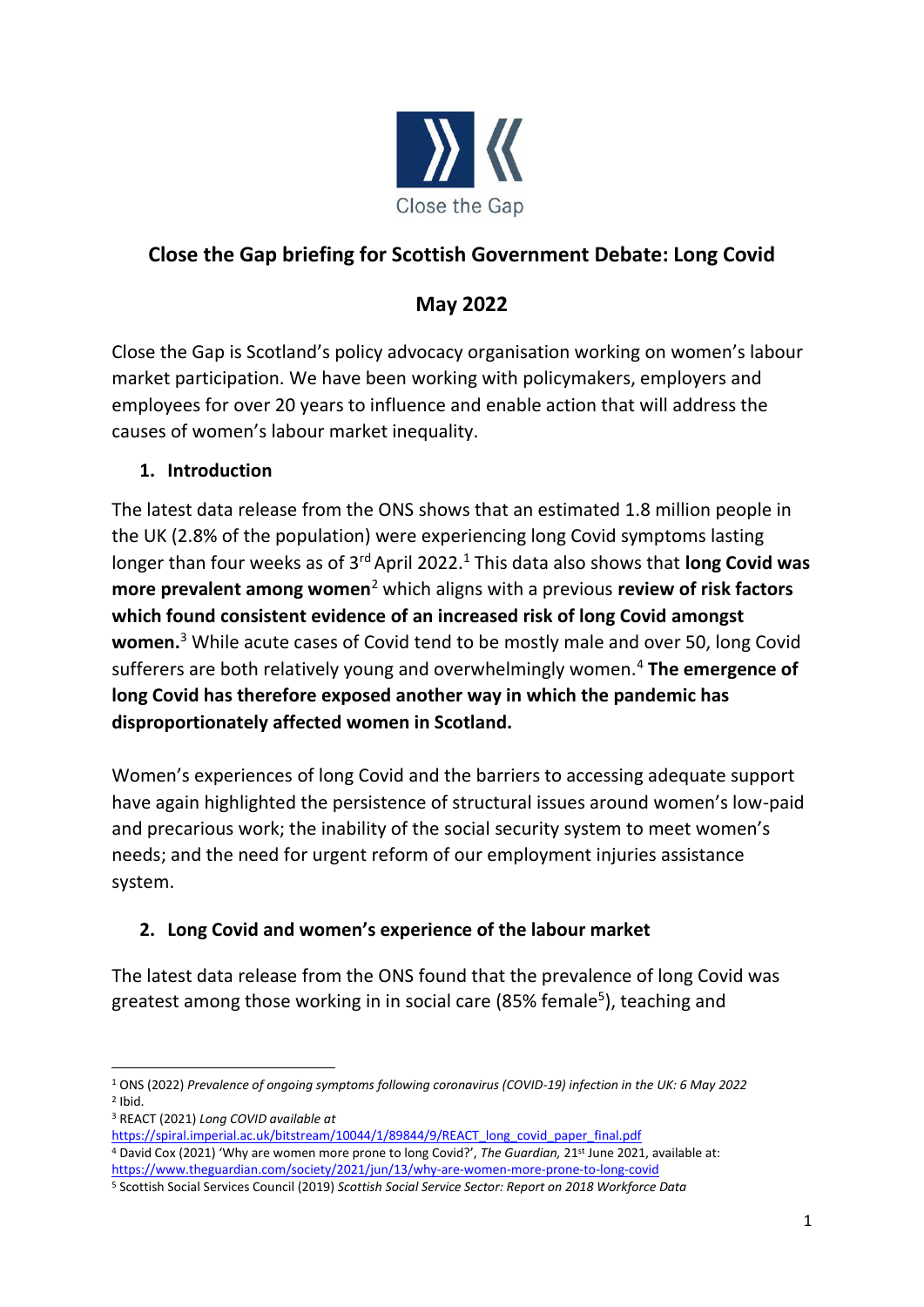education (68% female<sup>6</sup>) or health care (76% female<sup>7</sup>).<sup>8</sup> Women's concentration in these high-risk sectors thus increases the likelihood that women will experience long Covid. This creates challenges for women's labour market participation, particularly as employer responses to long Covid have made sustaining paid work particularly difficult. A survey by the TUC in 2021<sup>9</sup> found that:

- **Over half (52%) of respondents said they had experienced some form of discrimination or disadvantage due to long Covid**.
- **One in six respondents (18%) said the amount of sick leave they had taken had triggered absence management or HR processes**. This could be particularly difficult for women, as evidence showed women have been forced into using their sick leave entitlement to undertake additional unpaid care during the pandemic, especially during school and nursery closures.<sup>10</sup>
- Overall, **one in 20 respondents said they had been forced out of their jobs because they had long Covid**.

ONS data shows that Long Covid symptoms were adversely affecting the day-to-day activities of 1.2 million people across the UK, with **346,000 people reporting that their ability to undertake their day-to-day activities had been "limited a lot"**. 11 Fatigue is the most common symptom reported as part of individuals' experience of long Covid (51%), followed by shortness of breath (33%) and difficulty concentrating  $(23\%)$ .<sup>12</sup> It is therefore clear why people experiencing long Covid may struggle to maintain paid work, particularly in the absence of employer support.

In addition to inadequate employer responses, many women experiencing long Covid will have missed out on Statutory Sick Pay (SSP). Despite women being more likely to be in jobs with high-exposure to Covid-19, women's concentration in low-paid and precarious work makes them less likely to be eligible for SSP. The UK Women's Budget Group found that **women hold 70% of jobs that are not entitled to SSP**. 13 This adds to women's financial precarity, particularly as **women account 60% of workers earning less than the real Living Wage.**

For those who are entitled to SSP, **the continued low rate of sick pay has put women with long Covid, and their children, at increased risk of poverty.** Many women with long Covid are also reaching the end of their 28-week SSP entitlement,

<sup>6</sup> NOMIS (2022) Annual population survey - regional - employment by occupation – teaching and education professionals <sup>7</sup> NOMIS (2022) workforce jobs by industry (SIC 2007) and sex - human health and social work activities

<sup>8</sup> ONS (2022) *Prevalence of ongoing symptoms following coronavirus (COVID-19) infection in the UK: 6 May 2022*

<sup>9</sup> TUC (2021) 'TUC calls for long Covid to be urgently recognised as a disability to prevent "massive" discrimination' available at [https://www.tuc.org.uk/news/tuc-calls-long-covid-be-urgently-recognised-disability-prevent-massive](https://www.tuc.org.uk/news/tuc-calls-long-covid-be-urgently-recognised-disability-prevent-massive-discrimination)[discrimination](https://www.tuc.org.uk/news/tuc-calls-long-covid-be-urgently-recognised-disability-prevent-massive-discrimination)

<sup>10</sup> Close the Gap (2020) *Disproportionate Disruption* available at

[https://www.closethegap.org.uk/content/resources/Disproportionate-Disruption---The-impact-of-COVID-19-on-womens](https://www.closethegap.org.uk/content/resources/Disproportionate-Disruption---The-impact-of-COVID-19-on-womens-labour-market-equality.pdf)[labour-market-equality.pdf](https://www.closethegap.org.uk/content/resources/Disproportionate-Disruption---The-impact-of-COVID-19-on-womens-labour-market-equality.pdf)

<sup>11</sup> ONS (2022) *Prevalence of ongoing symptoms following coronavirus (COVID-19) infection in the UK: 6 May 2022* <sup>12</sup> Ibid.

<sup>13</sup> <https://wbg.org.uk/topics/covid-19/>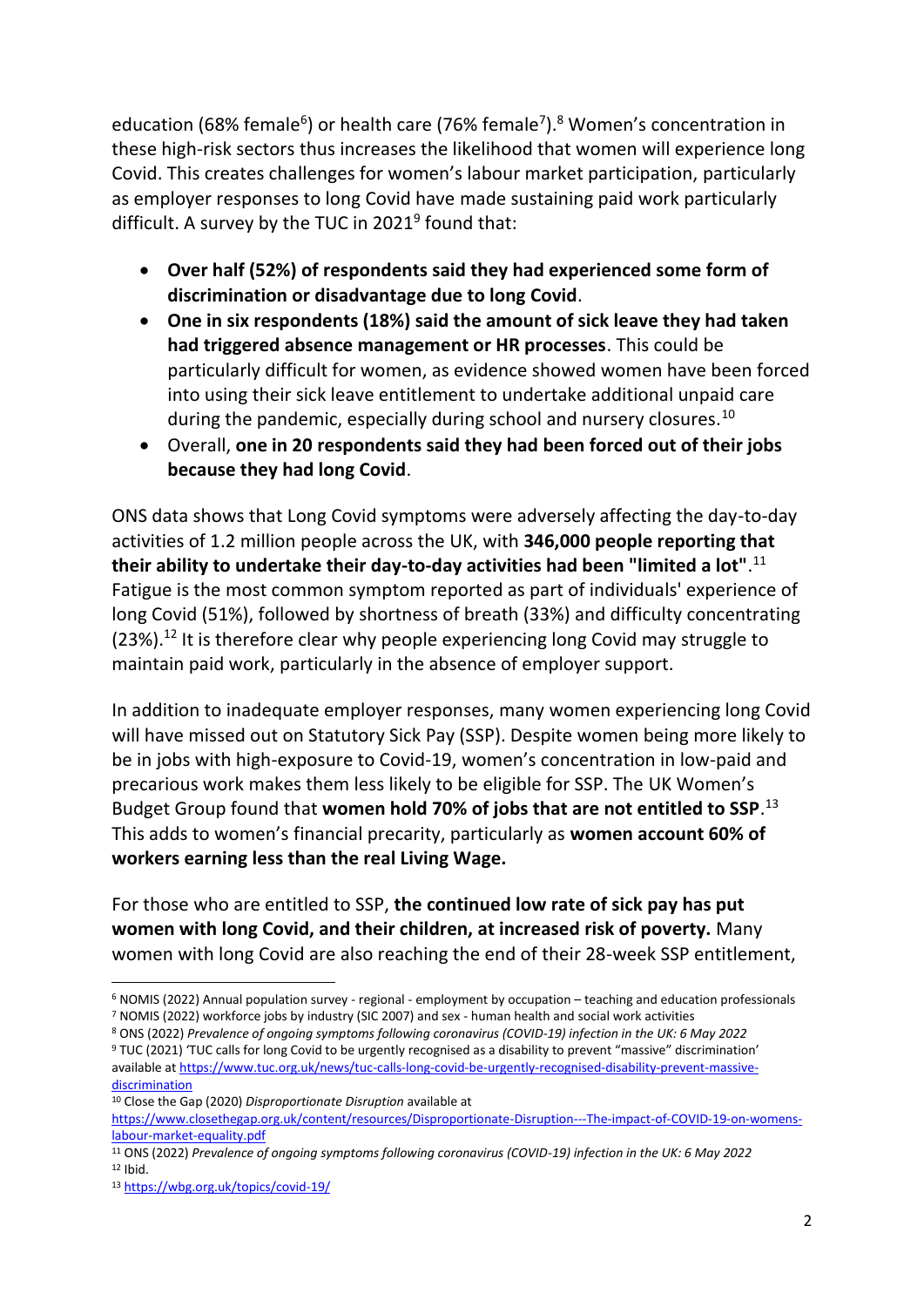forcing women to access a social security system that doesn't meet their needs.<sup>14</sup> This creates concerns for women's poverty in the longer-term. Women are more likely to be experiencing poverty and thus are less likely to have savings to rely on during periods where they are unable to work or have to reduce their working hours as a result of ill-health.

#### **3. Support for women with long Covid**

Current support is failing to meet the needs of women who are experiencing long Covid. Additional financial assistance and support is urgently required for those with long Covid symptoms in the workplace. **Close the Gap echoes calls made by the TUC for the UK Government to urgently recognise long Covid as a disability under the Equality Act.** Many individuals experiencing long Covid already meet the 12-month criteria for a 'long-term' condition.<sup>15</sup> This would ensure that employers cannot legally discriminate against workers with long Covid while also placing a duty on employers to make reasonable adjustments that remove, reduce or prevent any disadvantages workers with long Covid face. We are concerned that a recent intervention by the EHRC on long Covid<sup>16</sup> may make it harder for women experiencing symptoms to access the reasonable adjustments they need at work.

Long Covid should also be recognised as an occupational disease, providing women and their children access to protection and compensation if they contracted the virus while working. This is particularly vital for women who account for 79% of key workers in Scotland and thus have greater exposure to the virus in the workplace. Indeed, **figures from the HSE covering the period of April to September 2020 found that three-quarters of employer Covid-19 disease reports made in Scotland related to a female employee.**<sup>17</sup> While the recognition of long Covid as an occupational disease would be welcome, this would need to be accompanied by wider changes to the current system of Employment Injuries Assistance and Industrial Injuries Disablement Benefit (IIDB) which does not meet women's needs and is ultimately unfit for purpose.<sup>18</sup> As highlighted within our response to the proposed Scottish Employment Injuries Advisory Council Bill, women workers face significant challenges in receiving support through the current system and these issues are likely to come

<sup>14</sup> Partridge, Joanna (2021) "'Your body just stops': long Covid sufferers face new ordeals as sick pay runs out" *The Guardian,* 24th June 2021, available at: [https://www.theguardian.com/world/2021/jun/24/your-body-just-stops-long](https://www.theguardian.com/world/2021/jun/24/your-body-just-stops-long-covid-sufferers-face-new-ordeals-as-sick-pay-runs-out)[covid-sufferers-face-new-ordeals-as-sick-pay-runs-out](https://www.theguardian.com/world/2021/jun/24/your-body-just-stops-long-covid-sufferers-face-new-ordeals-as-sick-pay-runs-out)

<sup>15</sup> TUC (2021) 'TUC calls for long Covid to be urgently recognised as a disability to prevent "massive" discrimination' available at [https://www.tuc.org.uk/news/tuc-calls-long-covid-be-urgently-recognised-disability-prevent-massive](https://www.tuc.org.uk/news/tuc-calls-long-covid-be-urgently-recognised-disability-prevent-massive-discrimination)[discrimination](https://www.tuc.org.uk/news/tuc-calls-long-covid-be-urgently-recognised-disability-prevent-massive-discrimination)

<sup>16</sup> Geddes, Linda (2022) 'Alarm after EHRC says long Covid should not be treated as disability', 9TH May 2022, *The Guardian,*  available at [https://www.theguardian.com/society/2022/may/09/alarm-after-ehrc-says-long-covid-should-not-be-treated](https://www.theguardian.com/society/2022/may/09/alarm-after-ehrc-says-long-covid-should-not-be-treated-as-disability)[as-disability](https://www.theguardian.com/society/2022/may/09/alarm-after-ehrc-says-long-covid-should-not-be-treated-as-disability)

<sup>17</sup> HSE (2020) *Technical Summary of Data on COVID-19 Disease Reports* 

<sup>&</sup>lt;sup>18</sup> Close the Gap (2021) 'Covid-19 has put health and safety at the heart of fair work, but women's needs remain underresearched, under-reported and under-compensated' available at [https://www.closethegap.org.uk/news/blog/covid-19](https://www.closethegap.org.uk/news/blog/covid-19-has-put-health-and-safety-at-the-heart-of-fair-work-but-womens-needs-remain-under/) [has-put-health-and-safety-at-the-heart-of-fair-work-but-womens-needs-remain-under/](https://www.closethegap.org.uk/news/blog/covid-19-has-put-health-and-safety-at-the-heart-of-fair-work-but-womens-needs-remain-under/)